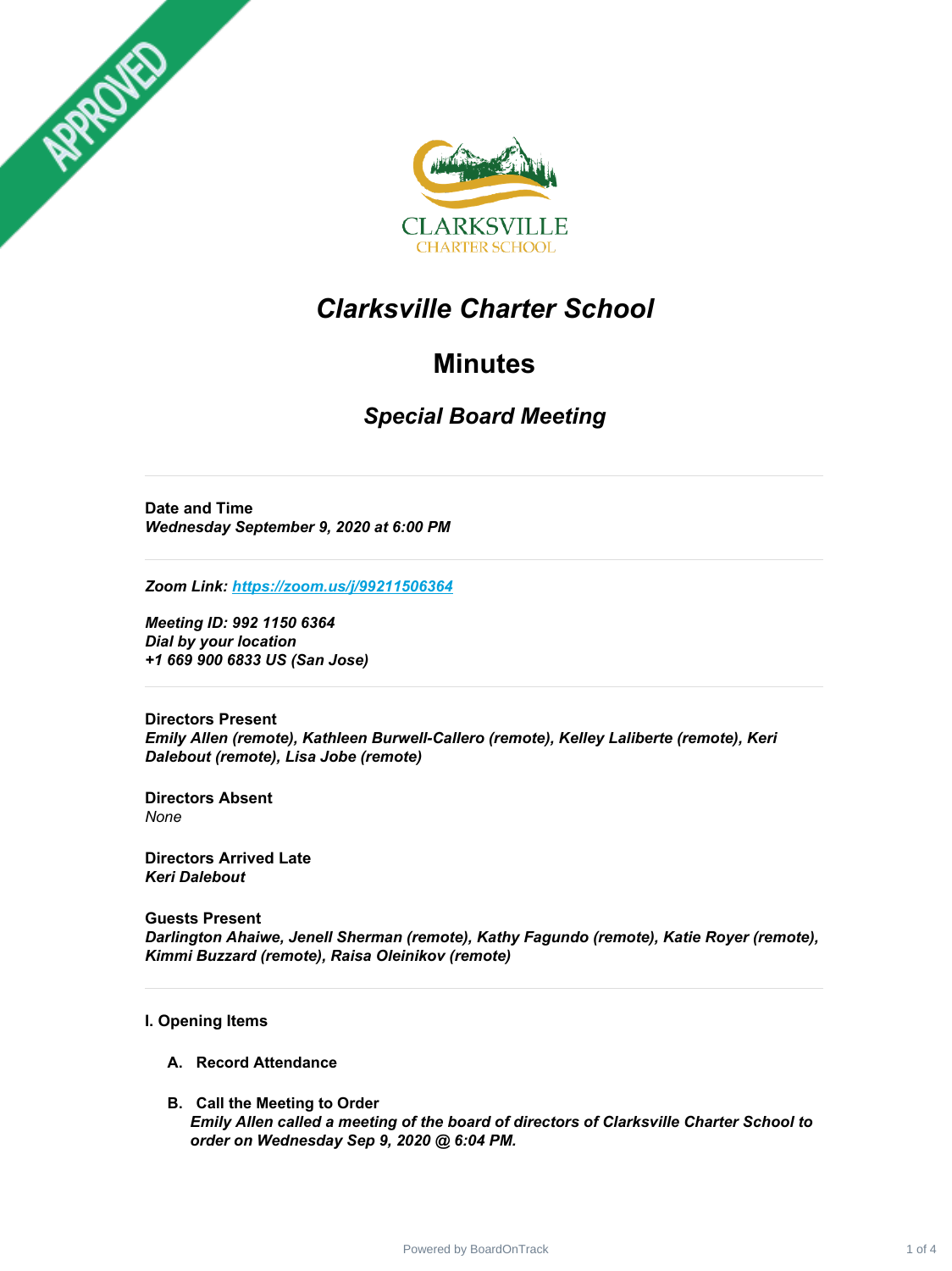**C. Approval of the Agenda**

*Emily Allen made a motion to approve the agenda. Lisa Jobe seconded the motion. The board* **VOTED** *to approve the motion.* **Roll Call** *Lisa Jobe Aye Keri Dalebout Absent Emily Allen Aye* Approval of the Agentia<br>
Line of Clarksville Charter School and the agents.<br>
Line Look accounted the modelun.<br>
The board VOTED to specie the modelun.<br>
Line Look The Charter School - All and the modelune of the species of<br>

- *Kelley Laliberte Aye Kathleen Burwell-Callero Aye*
- **D. Public Comments** *No public comments*
- **E. Executive Director's Report**
	- *1. Board on Track*

#### **II. Academic Excellence**

**A. Learning Continuity and Attendance Plan**

*Emily Allen made a motion to move into the public hearing for the Learning Continuity and Attendance Plan.*

*Kathleen Burwell-Callero seconded the motion. The board* **VOTED** *to approve the motion.* **Roll Call** *Kathleen Burwell-Callero Aye Emily Allen Aye Keri Dalebout Absent Kelley Laliberte Aye Lisa Jobe Aye*

- *1. Lisa Jobe inquired about parent access to the internet; Families do have access to loaner hotspots/Chromebooks if needed*
- *2. Emily Allen suggested adding power outages to the plan*
- *3. Lisa Jobe (page 9) asked how students with exceptional needs are being served*
- *4. Emily Allen asked how many students there currently are with exceptional needs. There are 129.*
- *5. Lisa Jobe (page 7) inquired about recording students; no students are recorded during live instruction*
- *6. Emily Allen inquired if it is an issue for the school that parents are recording instruction. Does social media policy or other school document provide guidance on this and should it be addressed in the plan*

*Emily Allen made a motion to close the public hearing for the Learning Continuity and Attendance Plan.*

*Lisa Jobe seconded the motion.*

*The board* **VOTED** *to approve the motion.*

| <b>Roll Call</b>                    |        |
|-------------------------------------|--------|
| Lisa Jobe                           | Ave    |
| <b>Kelley Laliberte</b>             | Ave    |
| <b>Kathleen Burwell-Callero Aye</b> |        |
| <b>Keri Dalebout</b>                | Absent |
| <b>Emily Allen</b>                  | Ave    |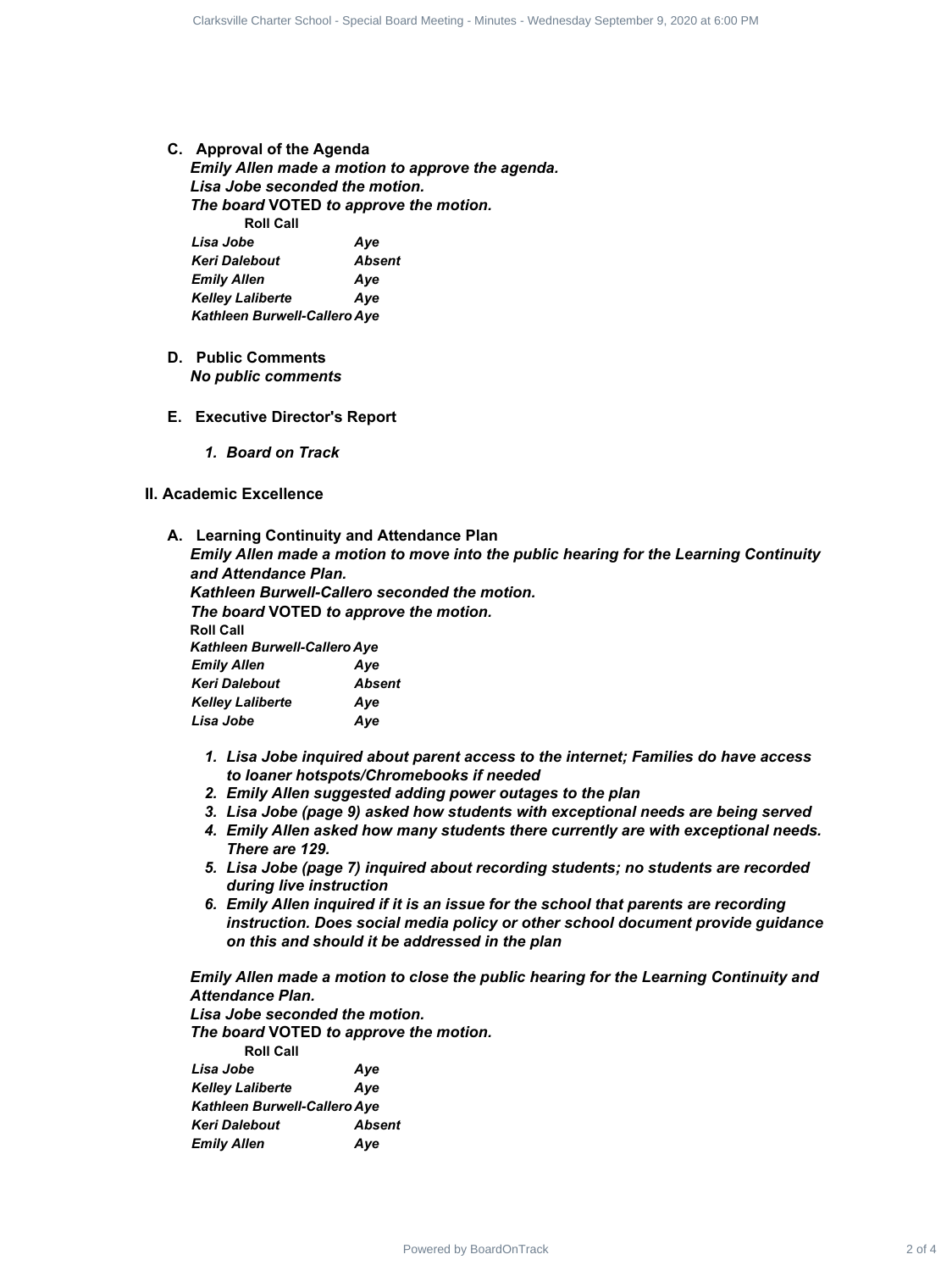**B. 2020-2021 English Learner Master Plan**

*Emily Allen made a motion to approve the 2020-2021 English Learner Master Plan. Lisa Jobe seconded the motion.*

- *What is the anticipated size will the English Language Advisory Committee Parent Committee be? Still seeking interested particpants*
- *Who will be supporting the committee? Kristie Nicosia, Stacy Close, and a Family Liaison*
- *What languages are predominantly addressing: Russian, Ukrainian, and Spanish*

*The board* **VOTED** *to approve the motion.* **Roll Call** *Kathleen Burwell-Callero Aye Keri Dalebout Absent Kelley Laliberte Aye*

*Emily Allen Aye Lisa Jobe Aye*

**C. English Language Development Process** *Emily Allen made a motion to approve the English Language Development Process. Lisa Jobe seconded the motion.*

*The board* **VOTED** *to approve the motion.*

**Roll Call** *Lisa Jobe Aye Kathleen Burwell-Callero Aye Emily Allen Aye Kelley Laliberte Aye Keri Dalebout Absent Keri Dalebout arrived late.*

#### **III. Finance**

**A. Unaudited Actuals for 2019-2020**

*Emily Allen made a motion to approve the Unaudited Actuals for 2019-2020. Keri Dalebout seconded the motion.*

- *1. Lisa Jobe Are the multi-year funds accounted for in this financial report?*
- *2. Lisa Jobe Restricted vs Unrestricted Funds*

*The board* **VOTED** *unanimously to approve the motion.*

| <b>Roll Call</b>             |     |
|------------------------------|-----|
| <b>Emily Allen</b>           | Ave |
| <b>Keri Dalebout</b>         | Ave |
| <b>Kelley Laliberte</b>      | Ave |
| Lisa Jobe                    | Ave |
| Kathleen Burwell-Callero Aye |     |

#### **IV. Governance**

#### **A. Board Training Calendar**

*Emily Allen made a motion to register for Young Minnie and Corr board training, schedule a financial training with Charter Impact in September or October, and use Charter School Development Center and Board on Track modules for Board Training Calendar.* Collection Charter School - Special Board School - Special Board School - Special Board Meeting - Special Board Meeting - Special Board Meeting - Special Board Meeting - Special Board Meeting - Special Board Charter School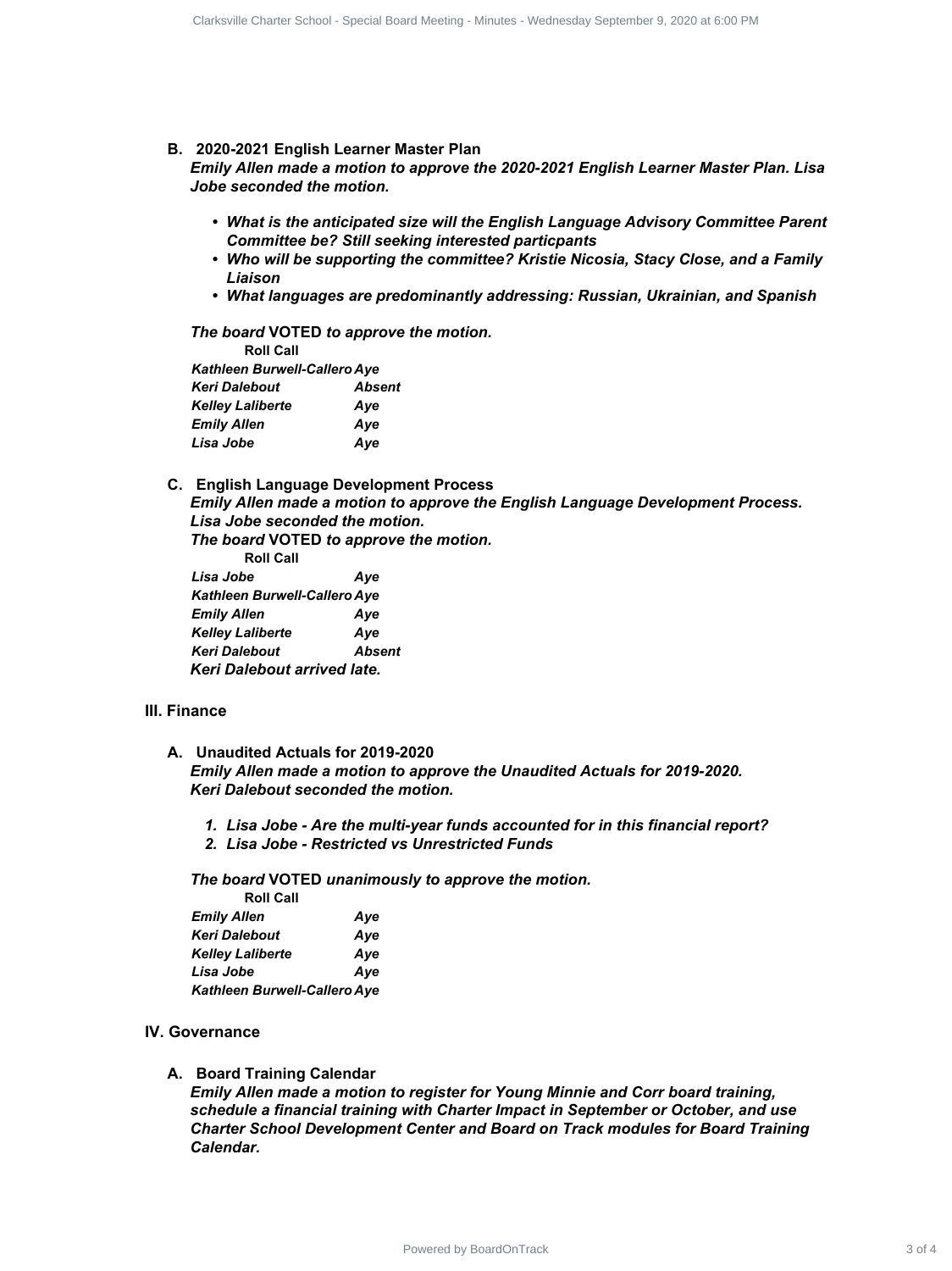*Kathleen Burwell-Callero seconded the motion. The board* **VOTED** *unanimously to approve the motion.* **Roll Call** *Keri Dalebout Aye Kelley Laliberte Aye Emily Allen Aye Lisa Jobe Aye Kathleen Burwell-Callero Aye*

- **V. Closing Items**
	- **A. Announcement of Next Regular Scheduled Board Meeting** *Thursday, September 24, 2020 at 7 pm*
	- **B. Adjourn Meeting**

*There being no further business to be transacted, and upon motion duly made, seconded and approved, the meeting was adjourned at 7:11 PM.*

*Respectfully Submitted, Emily Allen*

*Prepared by: Kimmi Buzzard*

*Noted by:*

[Katie Burwell \(Oct 28, 2020 18:45 PDT\)](https://na2.documents.adobe.com/verifier?tx=CBJCHBCAABAAR5gOPh9IxvL6W7v89N6oPbKCKgjjAepl)

*Board Secretary*

*Public Comment Rules: Members of the public may address the Board on agenda or nonagenda items through the teleconference platform, Zoom. Zoom does not require the members of the public to have an account or login. Please either utilize the chat option to communicate to the administrative team of your desire to address the Board or simply communicate orally your desire to address the Board when the Board asks for public comments. Speakers may be called in the order requests are received. Comments are* limited to 2 minutes each, with no more than 15 minutes per single topic. If a member of the *public utilizes a translator to address the Board, those individuals are allotted 4 minutes each. If the Board utilizes simultaneous translation equipment in a manner that allows the Board to hear the translated public testimony simultaneously, those individuals are allotted 2 minutes each. By law, the Board is allowed to take action only on items on the agenda. The Board may, at its discretion, refer a matter to school staff or calendar the issue for future discussion.* Collected Charter School - Special September 1 of the power of the method.<br>
Notifican Furneal Califorce accorded the method.<br>
The Constraints of Aliforce School - Special Board Meeting<br>
Note that the Charter School - Alifo

*Note: The Governing Board encourages those with disabilities to participate fully in the public meeting process. If you need a disability-related modification or accommodation, including auxiliary aids or services, to participate in the public meeting, please contact the Governing Board Office at 951-290-3013 at least 48 hours before the scheduled board meeting so every reasonable effort can be made to accommodate you. (Government Code § 54954.2; Americans with Disabilities Act of 1990, § 202 (42 U.S.C. § 12132)).*